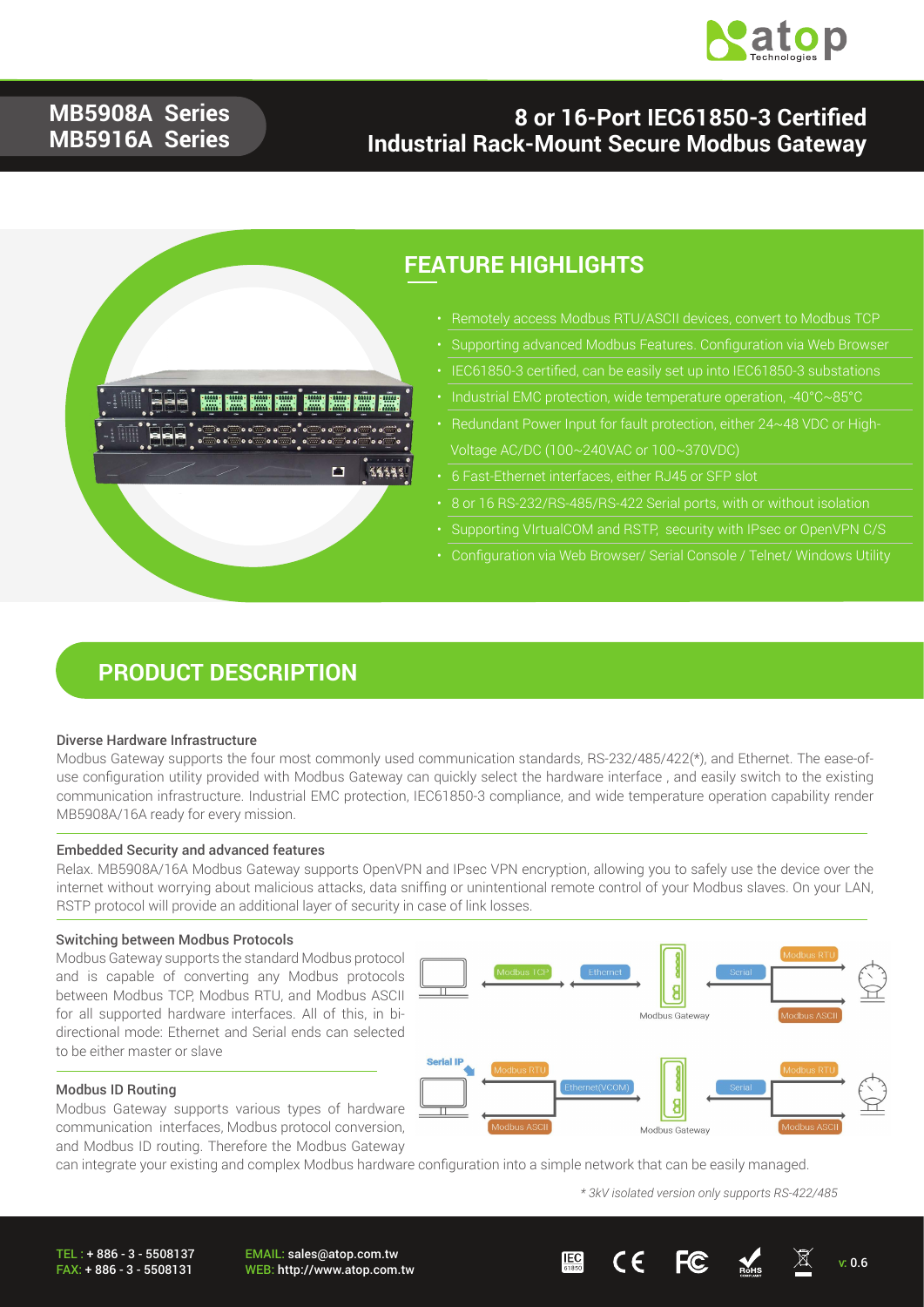

 $\begin{array}{ccccc} \mathbf{E} & \mathbf{C} & \mathbf{C} & \mathbf{C} & \mathbf{C} & \mathbb{R}^{4} & \mathbb{R} & \mathbb{R}^{4} \end{array}$ 

# **SPECIFICATIONS**

| <b>Technical Specifications</b>                                                                 |                                                                                                                                       |  |
|-------------------------------------------------------------------------------------------------|---------------------------------------------------------------------------------------------------------------------------------------|--|
| Model Name                                                                                      | MB5908A (8 ports);<br>MB5916A (16-ports)                                                                                              |  |
| <b>Network interface</b>                                                                        |                                                                                                                                       |  |
| Speed                                                                                           | IEEE 802.3 10BaseT<br>IEEE 802.3u 100BaseT(X) - RJ45 version<br>IEEE 802.3u 100Base-FX - SFP version                                  |  |
| Connector ports                                                                                 | RJ45 x 6 (RJ45 version)<br>SFP x 6 (SFP version)                                                                                      |  |
| <b>Serial Interface</b>                                                                         |                                                                                                                                       |  |
| Connector                                                                                       | D-Sub9 (DB models, supporting only 5-pin RS-232 mode) or<br>5.08mm 5-Pin Terminal block (TB Models)                                   |  |
| Ports                                                                                           | 8 (SE5908A) or 16 (SE5916A)                                                                                                           |  |
| Mode                                                                                            | RS-232/422/485 Software selectable                                                                                                    |  |
| Serial port isolation                                                                           | 3 kV isolation (SiS version only)                                                                                                     |  |
| <b>Baud Rate</b>                                                                                | $1,200 \sim 921,600$ bps software selectable                                                                                          |  |
| Parity                                                                                          | None, Odd, Even, Mark, Space                                                                                                          |  |
| Data Bits                                                                                       | 5, 6, 7, 8 software selectable                                                                                                        |  |
| <b>Stop Bits</b>                                                                                | 1, 2 software selectable                                                                                                              |  |
| Flow Control                                                                                    | None, Xon/Xoff, RTS/CTS (RS-232 only)                                                                                                 |  |
| <b>Power</b>                                                                                    |                                                                                                                                       |  |
| Input Voltage                                                                                   | Redundant 24-48 VDC or<br>Redundant 100-240 VAC/ 100-370 VDC (HV Series)                                                              |  |
| Input Current                                                                                   | 0.73 A @ 24 VDC<br>0.35 A @ 100 VAC<br>0.20 A @ 100 VDC                                                                               |  |
| Power Consumption                                                                               | Approximately 20 W                                                                                                                    |  |
| Power Redundancy                                                                                | Yes                                                                                                                                   |  |
| Connector                                                                                       | 10-Pin Terminal Block                                                                                                                 |  |
| <b>Reverse Polarity Protection</b>                                                              | Yes                                                                                                                                   |  |
| <b>Physical Characteristics</b>                                                                 |                                                                                                                                       |  |
| Housing<br>Dimension ( $W \times H \times D$ )<br>Weight<br>Installation<br><b>Reset Button</b> | IP30 SPCC housing<br>440.6 x 44 x 309 mm (1U Rack-mount)<br>4 kg<br>19" Rack mount (Rack-mount kit included)<br>Yes                   |  |
| <b>Environmental Limits</b>                                                                     |                                                                                                                                       |  |
| <b>Operating Temperature</b><br>Storage Temperature<br>Ambient Relative Humidity                | $-40^{\circ}$ C $\sim$ 85°C (-40°F $\sim$ 185°F)<br>$-40^{\circ}$ C $\sim$ 85°C (-40°F $\sim$ 185°F)<br>5%~95%, 55°C (Non-condensing) |  |

TEL : + 886 - 3 - 5508137 FAX: + 886 - 3 - 5508131

EMAIL: sales@atop.com.tw<br>WEB: http://www.atop.com.tw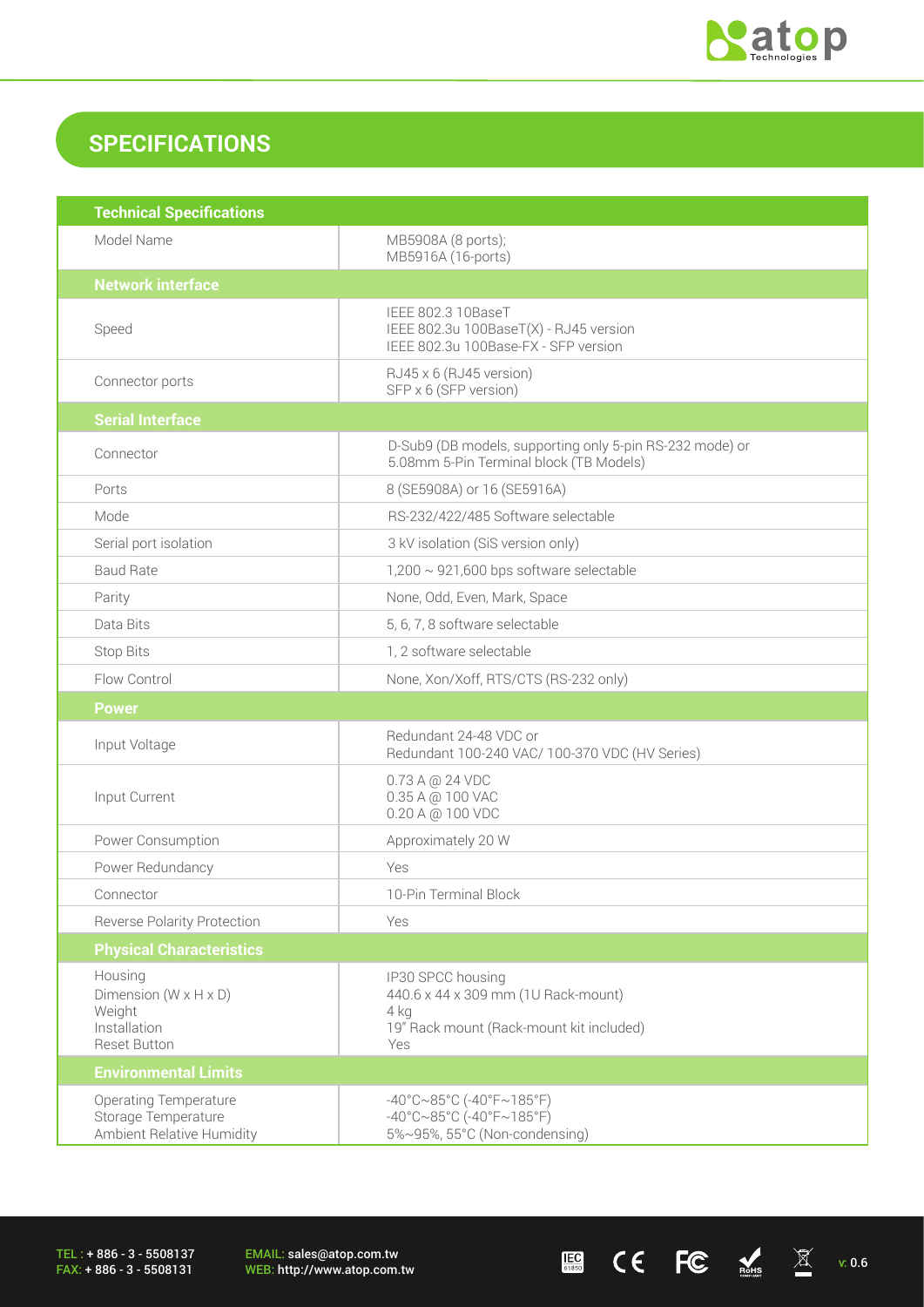

| Software                         |                                                                                                                                                                                                                                                        |
|----------------------------------|--------------------------------------------------------------------------------------------------------------------------------------------------------------------------------------------------------------------------------------------------------|
| Protocols                        | IPv4, ICMP, TCP, UDP, DHCP Client, SNMPv1, v2c, v3, HTTP, HTTPS, Telnet,<br>RFC2217, 802.1D-2004 RSTP, Security through OpenVPN Client/Server<br>or IPsec VPN (peer-to-peer or peer-to-side) with up to 37.9Mbps VPN<br>throughput, PPTP, and SMTP/TLS |
| Configuration                    | ATOP Management Utility, Web UI, Telnet, Console                                                                                                                                                                                                       |
| VirtualCOM                       | Windows/Linux redirection software                                                                                                                                                                                                                     |
| <b>Modbus Features</b>           |                                                                                                                                                                                                                                                        |
| Supported Modes                  | Ethernet: Modbus TCP Server/Client(or VCOM);<br>Serial: Modbus RTU/ASCII (master/slave)                                                                                                                                                                |
| Maximum number of clients/slaves | Modbus TCP: Maximum 16 clients;<br>Maximum 247 slaves                                                                                                                                                                                                  |

# **DIMENSIONS & LAYOUT**



TEL : + 886 - 3 - 5508137 FAX: + 886 - 3 - 5508131

EMAIL: sales@atop.com.tw

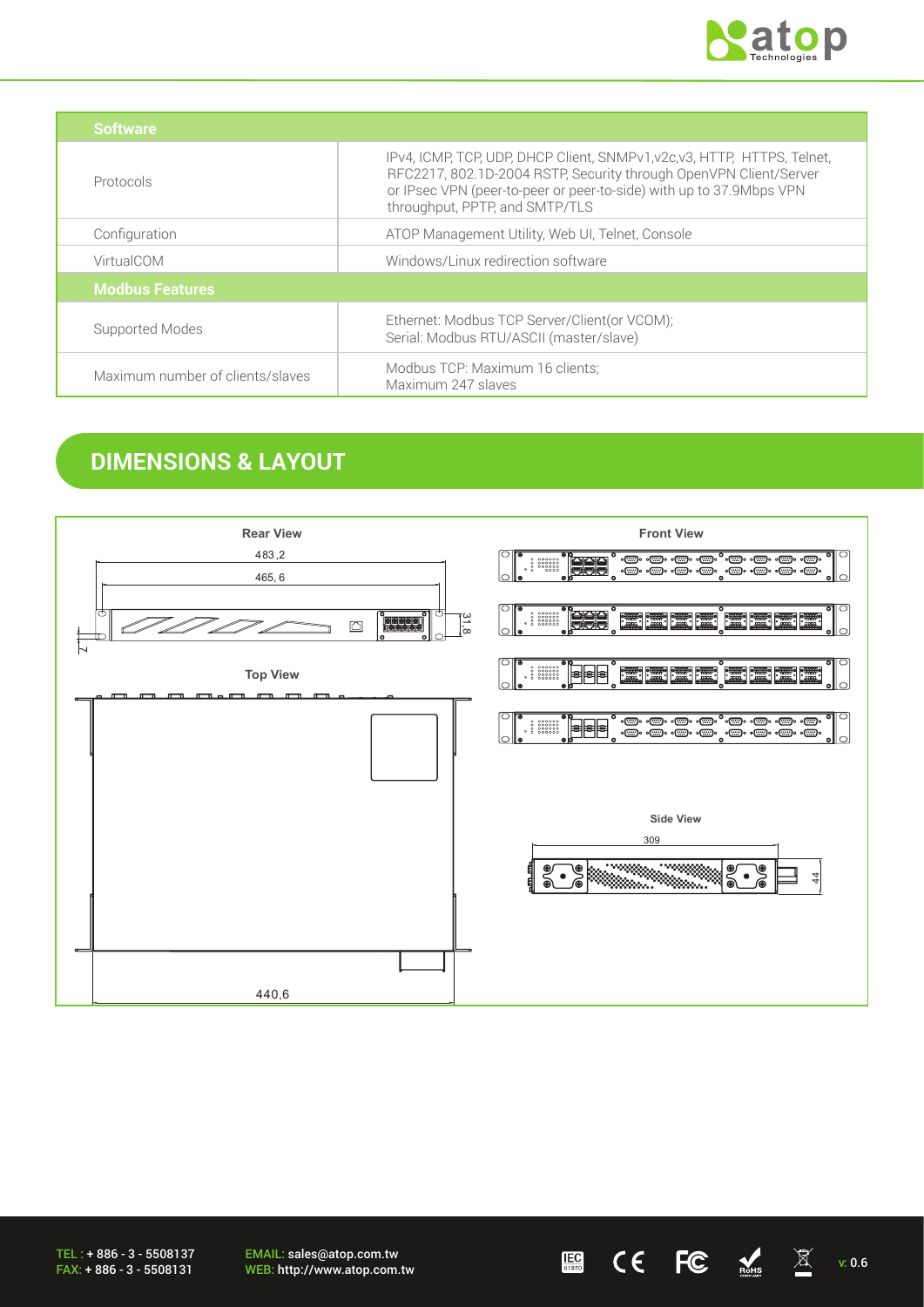

# **REGULATORY APPROVALS**

| <b>Regulatory Approvals</b>           |                                                                                                                                                          |                                                                                               |                                                                                                               |                                                    |
|---------------------------------------|----------------------------------------------------------------------------------------------------------------------------------------------------------|-----------------------------------------------------------------------------------------------|---------------------------------------------------------------------------------------------------------------|----------------------------------------------------|
| Safety                                | EN 61010-2-201                                                                                                                                           |                                                                                               |                                                                                                               |                                                    |
| <b>EMC</b>                            | FCC Part 15, Subpart B, Class B, EN 55032, Class B, EN 61000-6-2 Class B, EN 61000-3-2,<br>EN 61000-3-3, EN 55024, EN 61000-6-4, IEC 61850-3 / IEEE 1613 |                                                                                               |                                                                                                               |                                                    |
| <b>Test</b>                           | <b>Value</b><br>Item                                                                                                                                     |                                                                                               |                                                                                                               | <b>Level</b>                                       |
| IEC 61000-4-2                         | <b>ESD</b>                                                                                                                                               | Contact Discharge<br>Air Discharge                                                            | ±8kV<br>±15kV                                                                                                 | $\overline{4}$<br>$\overline{4}$                   |
| IEC 61000-4-3                         | <b>RS</b>                                                                                                                                                | Radiated (enclosure)                                                                          | 10 V/m                                                                                                        | 3                                                  |
| IEC 61000-4-4                         | EFT                                                                                                                                                      | <b>AC Power Port</b><br>DC Power Port<br>Signal Port                                          | ±4.0KV<br>±4.0KV<br>±4.0KV                                                                                    | $\overline{4}$<br>$\overline{4}$<br>$\overline{4}$ |
| IEC 61000-4-5                         | Surge                                                                                                                                                    | <b>AC Power Port</b><br><b>AC Power Port</b><br>DC Power Port<br>DC Power Port<br>Signal Port | Line-to Line±2.0KV<br>Line-to Earth±4.0KV<br>Line-to Line±1.0KV<br>Line-to Earth±2.0KV<br>Line-to Earth±2.0KV | 4<br>$\overline{4}$<br>3<br>3<br>4                 |
| IEC 61000-4-6                         | CS                                                                                                                                                       | <b>AC Power Port</b><br>DC Power Port<br>Signal Port                                          | 10 V rms                                                                                                      | 3                                                  |
| IEC 61000-4-8                         | PFMF                                                                                                                                                     | Enclosure                                                                                     | 100 A/m                                                                                                       | 5                                                  |
| IEC 61000-4-10                        | Damped Oscillato-<br>ry Magnetic Field                                                                                                                   | Enclosure                                                                                     | 100 A/m                                                                                                       | 5                                                  |
| IEC 61000-4-11                        | DIP                                                                                                                                                      | <b>AC Power Port</b>                                                                          |                                                                                                               |                                                    |
| IEC 61000-4-12                        | Damped<br>Oscillatory                                                                                                                                    | <b>AC Power Port</b><br>Signal Port                                                           | 2.5 KV common, 1 KV differential<br>2.5 KV common, 1 KV differential                                          | 3<br>3                                             |
| Shock<br>Drop (Freefall)<br>Vibration | MIL-STD-810F Method 516.5<br>MIL-STD-810F Method 516.5<br>MIL-STD-810F Method 514.5 C1 & C2                                                              |                                                                                               |                                                                                                               |                                                    |
| RoHS <sub>II</sub>                    | Yes                                                                                                                                                      |                                                                                               |                                                                                                               |                                                    |
| <b>MTBF</b>                           | MB5916A-6SFP-Sis-HV: 9.18 years; MB5916A-6SFP-Sis: 8.63 years                                                                                            |                                                                                               |                                                                                                               |                                                    |
| Warranty                              | 5 years                                                                                                                                                  |                                                                                               |                                                                                                               |                                                    |

TEL : + 886 - 3 - 5508137 FAX: + 886 - 3 - 5508131

EMAIL: sales@atop.com.tw<br>WEB: http://www.atop.com.tw